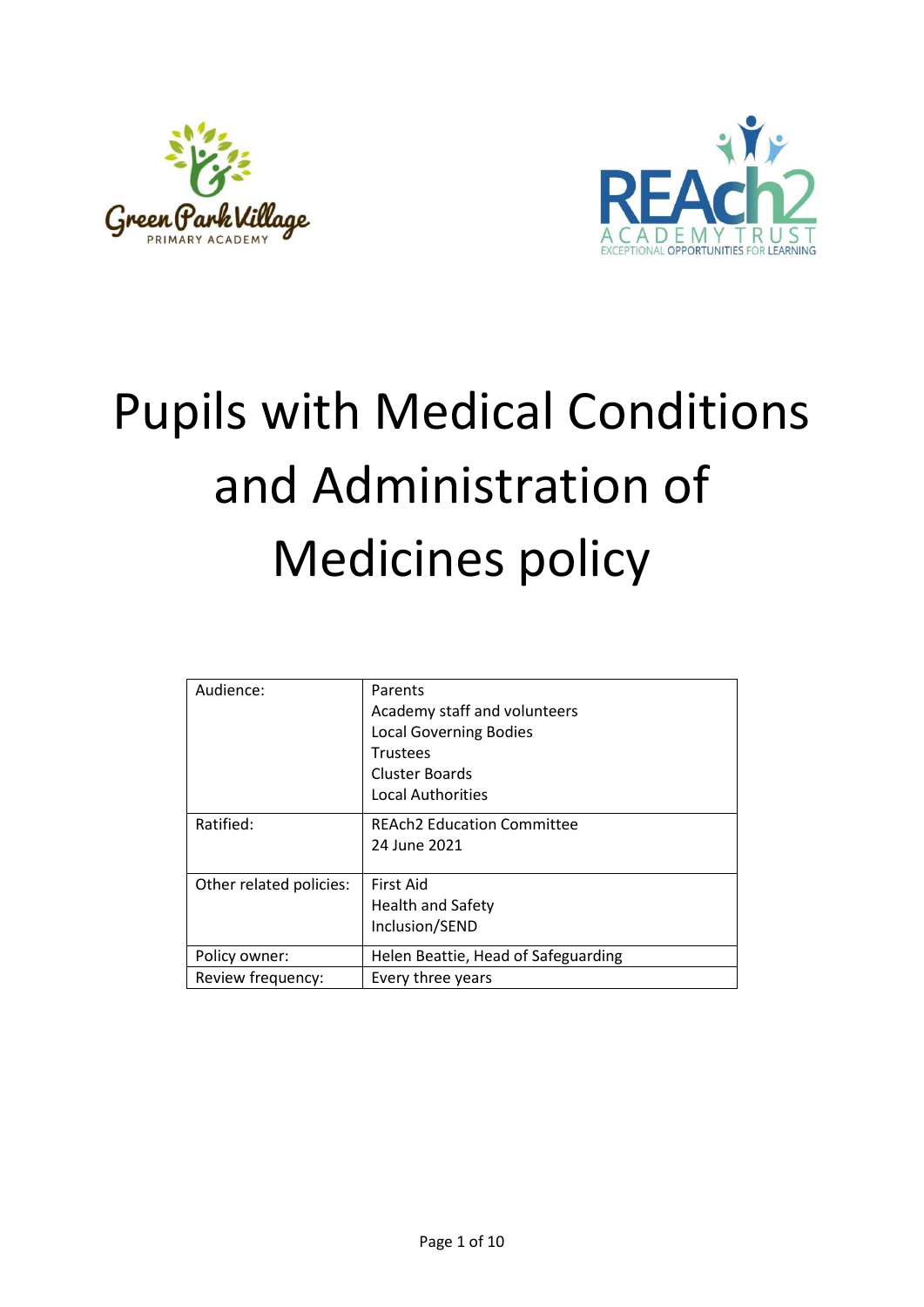## REAch2 pupils with medical conditions and administration of medicines policy



At REAch2, our actions and our intentions as school leaders are guided by our Touchstones:

| Integrity        | We recognise that we lead by example and if we want children to grow up to<br>behave appropriately and with integrity then we must model this behaviour            |
|------------------|--------------------------------------------------------------------------------------------------------------------------------------------------------------------|
| Responsibility   | We act judiciously with sensitivity and care. We don't make excuses, but mindfully<br>answer for actions and continually seek to make improvements                 |
| <b>Inclusion</b> | We acknowledge and celebrate that all people are different and can play a role in<br>the REAch2 family whatever their background or learning style                 |
| Enjoyment        | Providing learning that is relevant, motivating and engaging releases a child's<br>curiosity and fun, so that a task can be tackled and their goals achieved       |
| Inspiration      | Inspiration breathes life into our schools. Introducing children to influential<br>experiences of people and place, motivates them to live their lives to the full |
| Learning         | Children and adults will flourish in their learning and through learning discover a<br>future that is worth pursuing                                               |
| Leadership       | REAch2 aspires for high quality leadership by seeking out talent, developing<br>potential and spotting the possible in people as well as the actual                |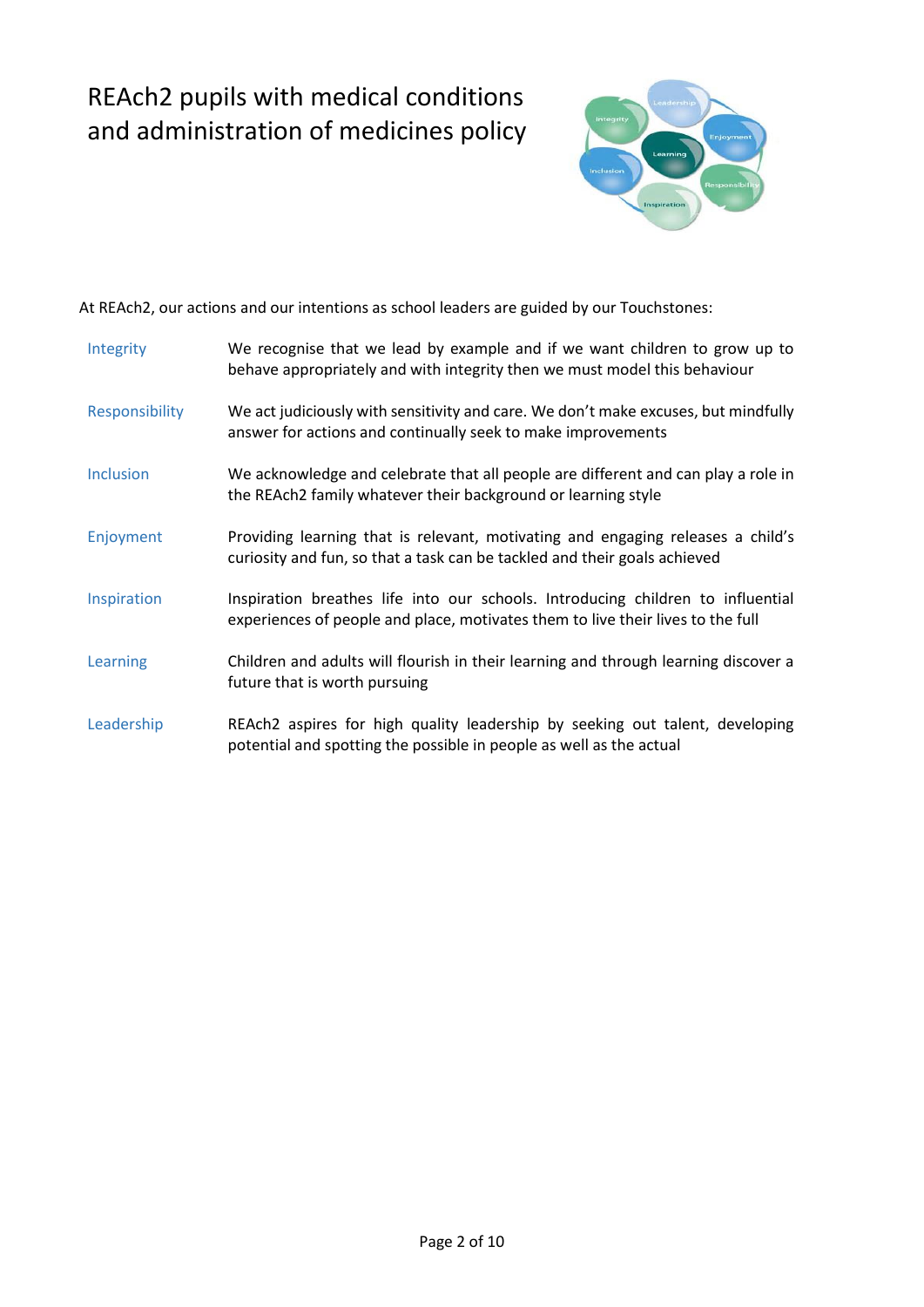### **Contents**

|                                                     | Page     |
|-----------------------------------------------------|----------|
| Aims                                                | 4        |
| Legislation and statutory responsibilities          | 4        |
| Roles and responsibilities                          | $4 - 5$  |
| Equal opportunities                                 | 5        |
| Being notified that a child has a medical condition | $5 - 6$  |
| Healthcare plans                                    | 6        |
| Administration of medicines                         | $6 - 7$  |
| Receipt, storage and disposal of medicines          | $7 - 8$  |
| Documentation                                       | 8        |
| Policy review                                       | 8        |
| Appendices                                          | $9 - 10$ |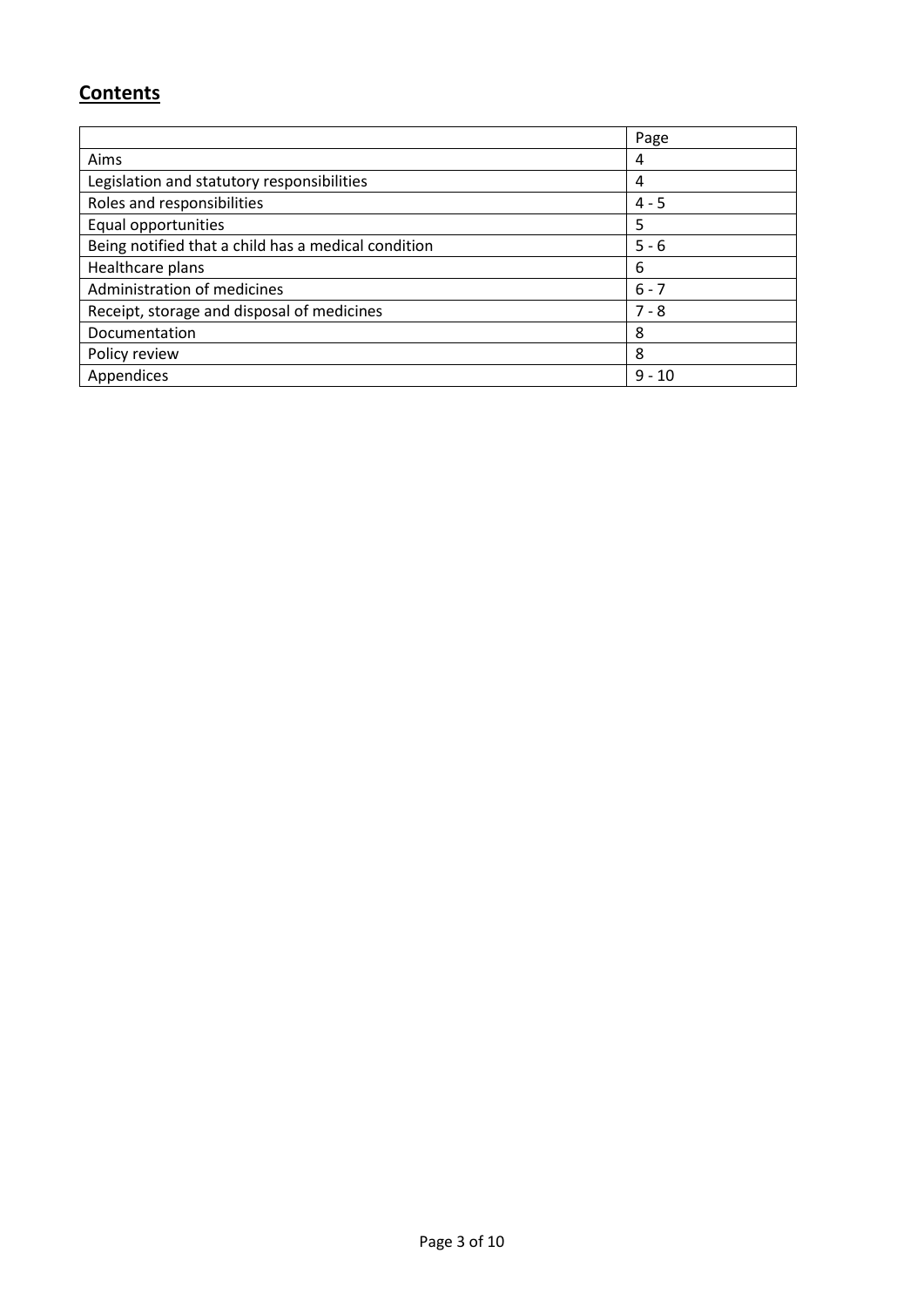#### **1. Aims**

This policy aims to ensure that:

- Pupils, staff and parents understand how our school will support pupils with medical conditions
- Pupils, staff and parents understand how our school will support pupils with administration of any medicines
- Pupils with medical conditions and requirements for administration of any medicines are properly supported to allow them to access the same education as other pupils, including school trips
- The safety and welfare of pupils, including their physical and mental wellbeing, is promoted at all times
- A culture of safety, equality and protection is promoted

We will ensure implementation of this policy by:

- Making sure sufficient staff are suitably trained
- Making staff aware of a pupil's condition, where appropriate
- Making sure there are cover arrangements to ensure someone is always available to support pupils with medical conditions and administration of medicines
- Developing and monitoring healthcare plans
- Developing individual Personal Emergency Evacuation Plans (PEEPs)

#### **The named person with responsibility for implementing this policy is Gemma Jackson, Head Teacher.**

#### **2. Legislation and statutory responsibilities**

This policy meets the requirements under Section 100 of the Children and Families Act 2014, which places a duty on governing boards to make arrangements for supporting pupils at their school with medical conditions. It is based on the requirements outlined in the Department for Education's statutory guidance 'Supporting pupils at school with medical conditions', and is intended to be in accord with all other statutory/guidance documents referenced therein. Please see the statutory guidance itself for further information.

For the purposes of this policy, 'parents' refers to any individual who holds parental responsibility for the child in question.

#### **3. Roles and responsibilities**

#### **3.1 The governing body**

The governing body has ultimate responsibility to make arrangements to support pupils with medical conditions, which includes the administration of medicines. The governing body will ensure that sufficient staff have received suitable training and are competent before they are responsible for supporting children with medical conditions and/or administration of medicines.

#### **3.2 Key roles**

The Headteacher will:

- Make sure all staff are aware of this policy and understand their role in its implementation
- Ensure that there is a sufficient number of trained staff available to implement this policy and deliver against all healthcare plans and requirements for administration of medicines, including in contingency and emergency situations
- Take overall responsibility for the development of healthcare plans
- Ensure that liaison takes place with named healthcare professionals in the case of any pupil who has a medical condition that may require support at school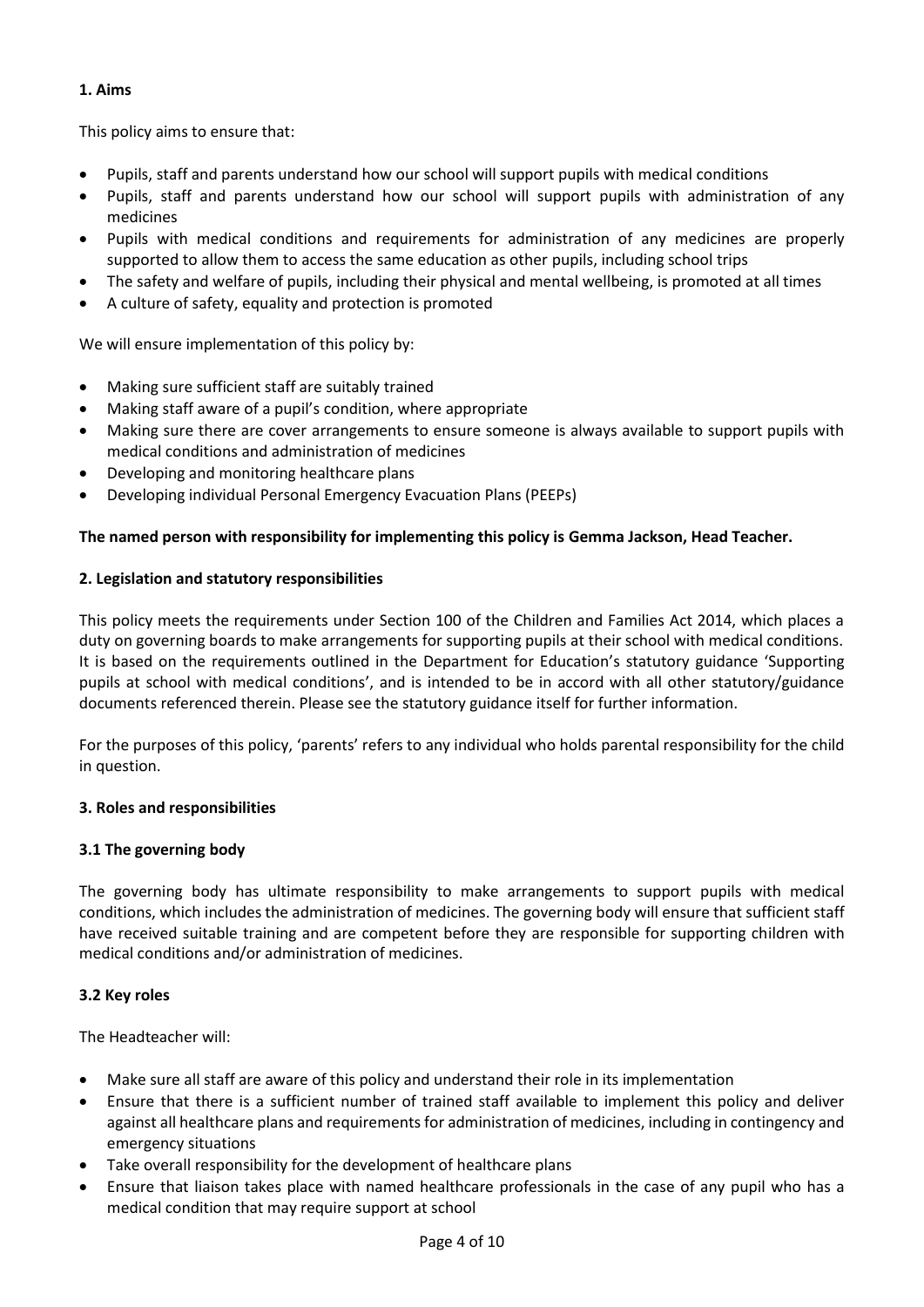• Ensure that systems are in place for obtaining information about a child's medical needs and any needs for administration of medicines, and that this information is kept up to date

#### **3.3 Staff**

Supporting pupils with medical conditions during school hours is not the sole responsibility of one person. Any member of staff may be asked to provide support to pupils with medical conditions, although they will not be required to do so. This includes the administration of medicines. Those staff who take on the responsibility to support pupils with medical conditions and/or administration of medicines will receive sufficient and suitable training, and will achieve the necessary level of competence before doing so. Staff required to administer medicines are covered by the Academy's liability insurance, a copy of which is available on request. Teachers will take into account the needs of pupils with medical conditions that they teach. All staff will know what to do and respond accordingly when they become aware that a pupil with a medical condition needs help.

#### **3.4 Parents**

Parents will:

- Provide the school with sufficient and up-to-date information about their child's medical needs, including required information about administration of medicines
- Be involved in the development and review of their child's healthcare plan
- Carry out any action they have agreed to as part of the implementation of the healthcare plan
- Submit a completed permission form prior to before bringing medicine into school
- Provide the school with the medicine their child requires
- Notify the school if their child's medical condition and/or medicine changes or is discontinued, or any changes in the dose or administration method
- Ensure they, or another nominated adult, are contactable at all times in case of medical emergencies. N.B. we request that there are two or more emergency contact phone numbers for all pupils

#### **3.5 Pupils**

Pupils with medical conditions will often be best placed to provide information about how their condition affects them. Pupils should be fully involved in discussions about their medical support needs and contribute as much as possible to the development of their healthcare plan. They are also expected to comply with their healthcare plan.

#### **4. Equal opportunities**

Our school is clear about the need to actively support pupils with medical conditions to participate in school activities, including trips and visits, and not prevent them from doing so. The school will consider what reasonable adjustments need to be made to enable these pupils to participate fully and safely. Risk assessments for any activity will be carried out so that planning arrangements take account of any steps needed to ensure that pupils with medical conditions are included, which will include any need for administration of medicines. In doing so, pupils, their parents and any relevant healthcare professionals will be consulted.

#### **5. Being notified that a child has a medical condition**

Parents are expected to notify the school as soon as they are aware of a new medical condition, or any changes to an existing medical condition, for their child. When notified of this, the process outlined below will be followed to decide whether the pupil requires a healthcare plan. The school will make every effort to ensure that arrangements are put into place within two weeks, or by the beginning of the relevant term for pupils who are new to our school.

#### **6. Healthcare plans**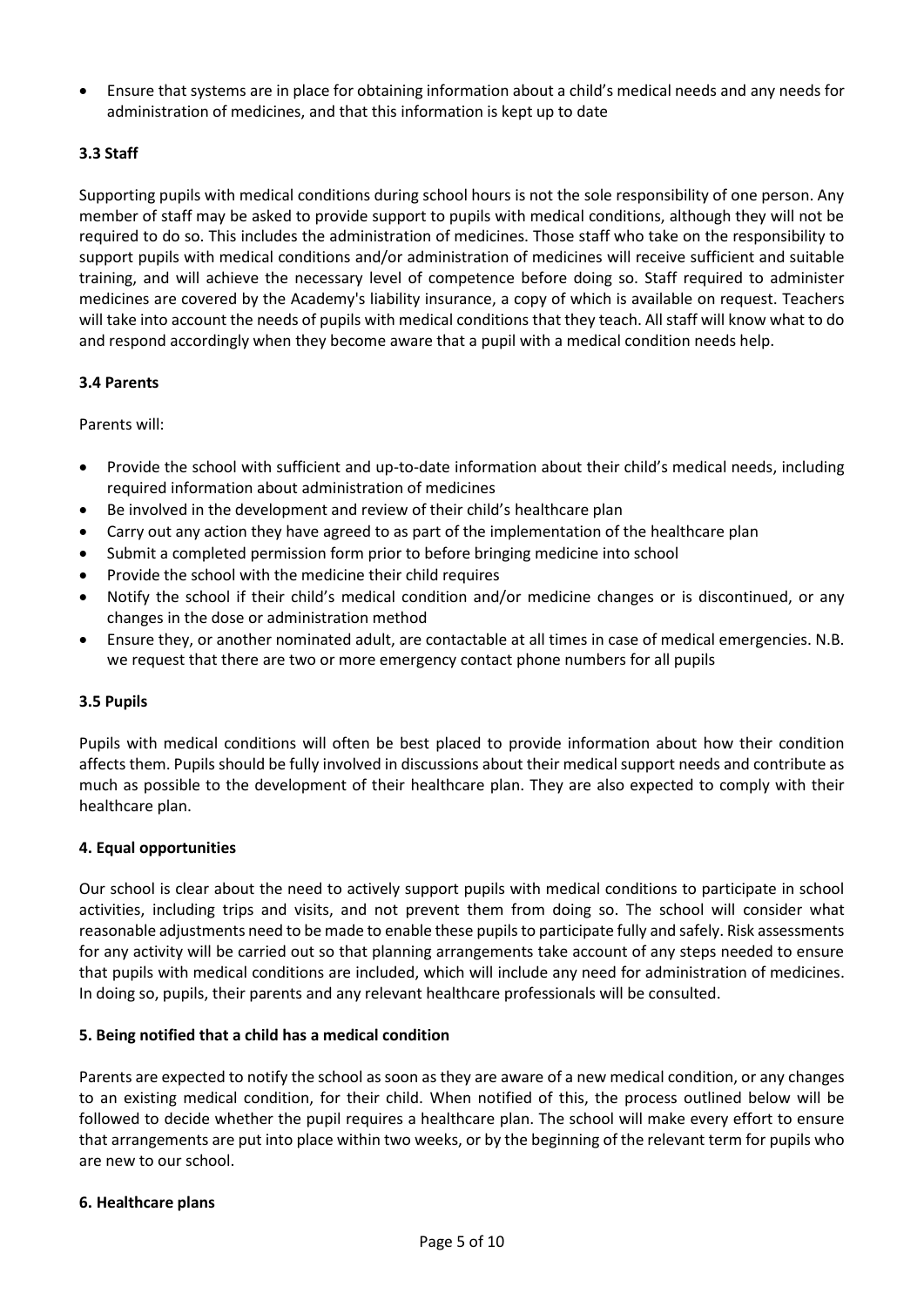The Headteacher has overall responsibility for the development of healthcare plans for pupils with medical conditions. Operational oversight of these tasks has been delegated to Lucy Newman, Administrator.

Not all pupils with a medical condition will require a healthcare plan. It will be agreed with a healthcare professional and/or parents when a healthcare plan would be inappropriate or disproportionate. This will be based on evidence.

Healthcare plans will be developed with the pupil's best interests in mind and will set out what needs to be done, when and by whom. They will be drawn up in partnership with the school, parents and a relevant healthcare professional, such as the school nurse, specialist or paediatrician, who can best advise on the pupil's specific needs. The pupil will be involved wherever appropriate. The healthcare plan will be linked to, or become part of, any education, health and care (EHC) plan. If a pupil has SEN but does not have an EHC plan, the SEN will be mentioned in the healthcare plan as required. The final agreement of a parent will be sought before implementation.

The level of detail in the healthcare plan will depend on the complexity of the child's condition and how much support is needed. The following factors as a minimum will be considered when deciding what information to record:

- The medical condition, its triggers, signs, symptoms and treatments
- The pupil's resulting needs, including medicine (dose, side effects and storage) and other treatments, time, facilities, equipment, testing, access to food and drink where this is used to manage their condition, dietary requirements and environmental issues, e.g. crowded corridors, travel time between lessons
- Specific support for the pupil's educational, social and emotional needs; for example, how absences will be managed, requirements for extra time to complete exams, use of rest periods or additional support in catching up with lessons, counselling sessions
- The level of support needed, including in emergencies. N.B. if a pupil is self-administering any medicines, this will be clearly stated with appropriate arrangements for monitoring
- Who will provide this support, their training needs, expectations of their role and confirmation of proficiency to provide support for the pupil's medical condition from a healthcare professional, and cover arrangements for when they are unavailable
- Who in the school needs to be aware of the pupil's condition and the support required
- Arrangements for written permission from parents and the Headteacher for any medicines to be administered by a member of staff, or self-administered by the pupil during school hours
- Separate arrangements or procedures required for school trips or other school activities outside of the normal school timetable that will ensure the pupil can participate, e.g. risk assessments
- Where confidentiality issues are raised by the parent/pupil, the designated individuals to be entrusted with information about the pupil's condition
- What to do in an emergency, including who to contact, and contingency arrangements

Plans will be reviewed at least annually, or earlier if there is evidence that the pupil's needs have changed.

#### **Administration of medicines**

If administration of medicines is required during the school day, parents are requested to inform the school as soon as possible. Both prescribed and non-prescribed medicines, i.e. for hayfever, can be administered at school: in the case of prescribed medicines, parents will be required to provide evidence from the child's GP; in the case of non-prescribed medicines, parents will be required to share the reasoning for the administration of the medicines and the anticipated timescale for this prior to the school giving agreement to do so. Where possible, we request that medicines be administered at home by parents before or after school, unless otherwise stated by a medical professional. Evidence of any required change to prescribed medicines must be provided to the school immediately to ensure immediate implementation; this may require supplying newly labelled prescriptions or items in line with such changes.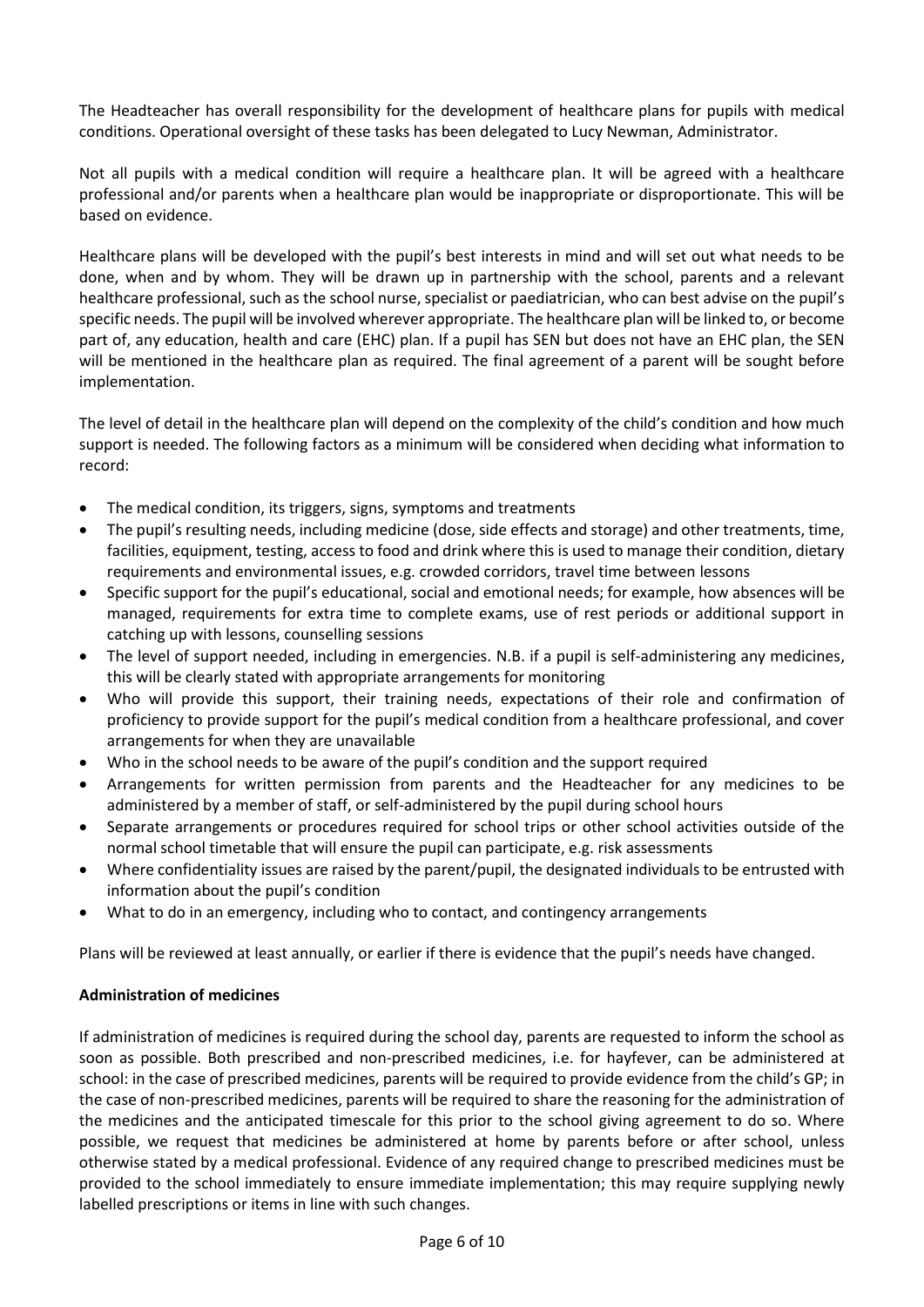All staff authorised to administer medicines will follow administration procedures as advised by a healthcare professional and as agreed with the parents and child. Where the medicine requires specialist technique or equipment, e.g. inhaler, the members of staff responsible for administration will be required to demonstrate competence before taking on this role, as assessed by the Headteacher and additionally by a healthcare professional if required. In the event of pain medicine needing to be administered as part of a care plan, or in the event of administration of non-prescription pain medicine explicit consent will be needed from parents in order to check the most recent dosage and ensure administration is within safe guidelines; in this instance, contact will be made with parents to clarify the most recent dosage and to agree further administration of the pain medicine, if necessary. A written record of this discussion will be requested to be signed by parents at the end of the school day. Parents have the opportunity to come into school to administer any medicines should they wish to do so, or if this is deemed the most appropriate option for the child. If a child refuses to take medicines, staff will not force them to do so, but will note this in the records and inform parents immediately or as soon as is reasonably possible.

We may, in the event of a critical situation, administer medicine to a child without consent of a parent if the First Aider or medical services believe there is imminent life risk. Parents will be informed of this action as soon as is practically possible.

#### **Receipt, storage and disposal of medicines**

We will compile a medicines list detailing information concerning all medicines for which we have permission to be administered within the school, including details of dose and frequency. This will be stored confidentially, within easy reach of the medicine itself, so that it can be quickly and easily referred to.

The school has a designated lockable medication fridge situated in the medical room, where medication can be stored securely. The key is retained in the key cupboard, to which names operational staff have keys. Each classroom has a designated shelf in a cupboard above the sink for storage of medication which might need to be easily accessible by adults- such as asthma pumps- this medication can be administered wherever the child is. Prescribed medication, such as antibiotics, will be kept centrally (school medical room) and a child will be escorted to receive their medication at the designated time.

All medicines must be delivered to the school office by the parent in person, who will then be required to complete and sign a permission form (see appendix) Under no circumstances will medicines be left in a child's possession, unless immediate emergency treatment is expected to be required, i.e. use of inhaler during sporting activity. We can only accept medicines in their original containers as dispensed by a healthcare professional, complete with original labels and/or accompanying written directions. We cannot accept medicines that have been taken out of their original container. Each item of medicine must be clearly labelled with the following information:

- Pupil's name
- Name of medicine(s)
- Dosage
- Frequency and timing of administration
- Date of dispensing
- Storage requirements (if relevant)
- Expiry date

If relevant, parents are required to provide full details of any rescue therapy, including the dosage and frequency of administration, and any additional action to be taken if this is not effective.

It is the parent's responsibility to ensure that all medicines are in date and suitable for use. The member of staff receiving the medicines will check the items against the information stated on the form, and place the items in the approved secure storage location, clearly named and labelled. Where a child is prescribed emergency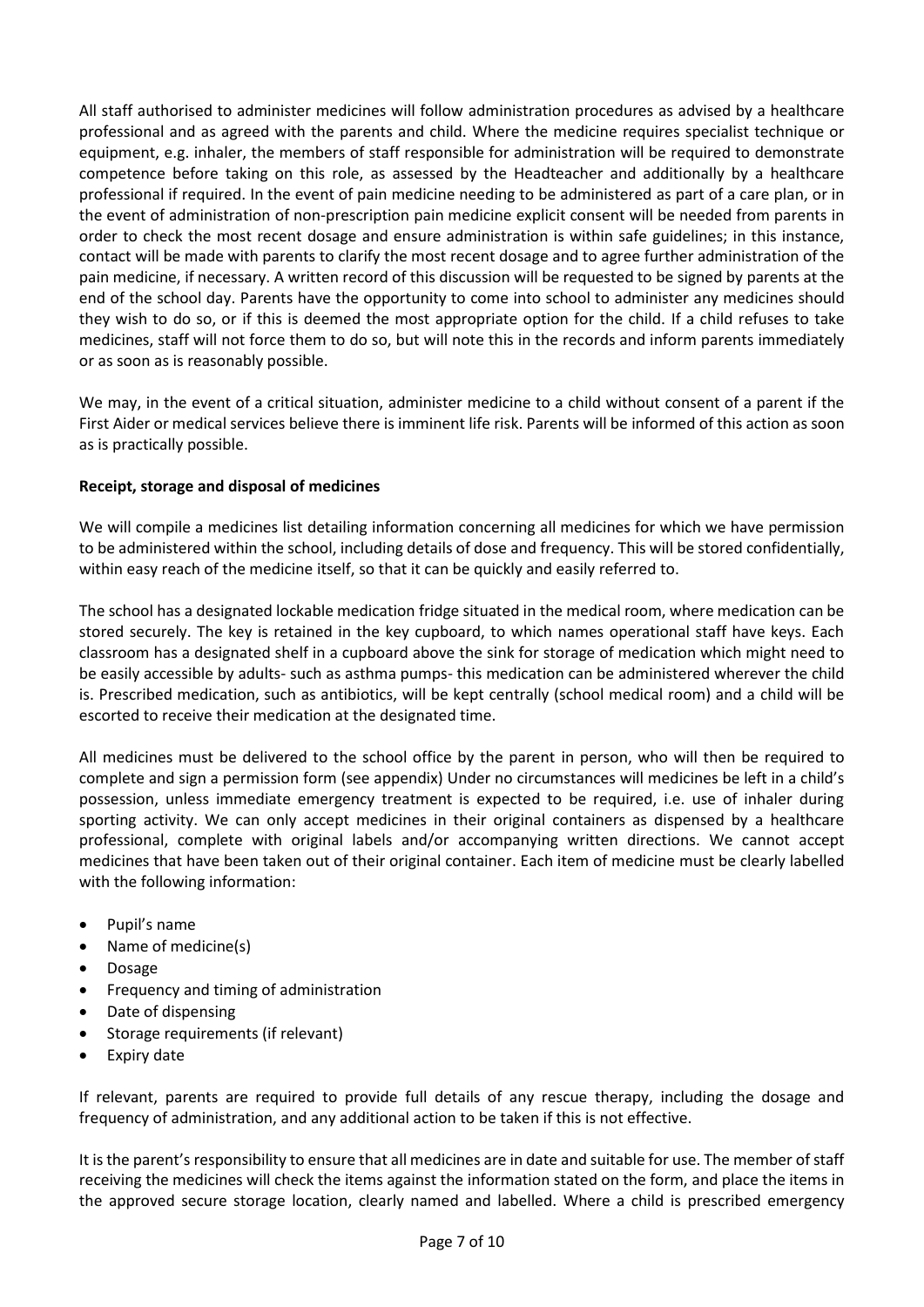medicines (e.g. inhalers, Epipen) it will be securely stored in a location that is easily available if required in an emergency, including during any external activity or trip. If required, the temperature of the facility used to store any medicines, including a medicines fridge, will be recorded on a daily basis to ensure that the required temperature is maintained.

In the event of medicines needing to be transported to and from school on a daily basis, i.e. antibiotics, the parent is responsible for ensuring that both delivery and collection occurs.

The school is not responsible for disposing of medicines and in the event that medicines are out of date then parents will be requested to collect it. Parents are responsible for ensuring that expired or unwanted medicines are returned to the pharmacy for safe disposal. Parents must collect all unused medicines at the end of the agreed administration period. Should medicines be left at school beyond three months, despite attempts made to contact the parent to collect it, it will be given by the school to a pharmacy for safe disposal.

#### **Documentation**

Each occasion where medicines are administered will be recorded on an administration of medicines form (see appendix). The school has a triplicate form for the administration of asthma linked medication. This information is confidential to school staff and will be stored and retained securely in line with REAch2's record retention policy.

#### **Policy review**

This policy will be reviewed every three years. Review will take place more regularly in the event of changes to statutory requirements, or in light of feedback arising from pupils, parents or staff involved with supporting pupils with medical conditions and/or administration of medicines.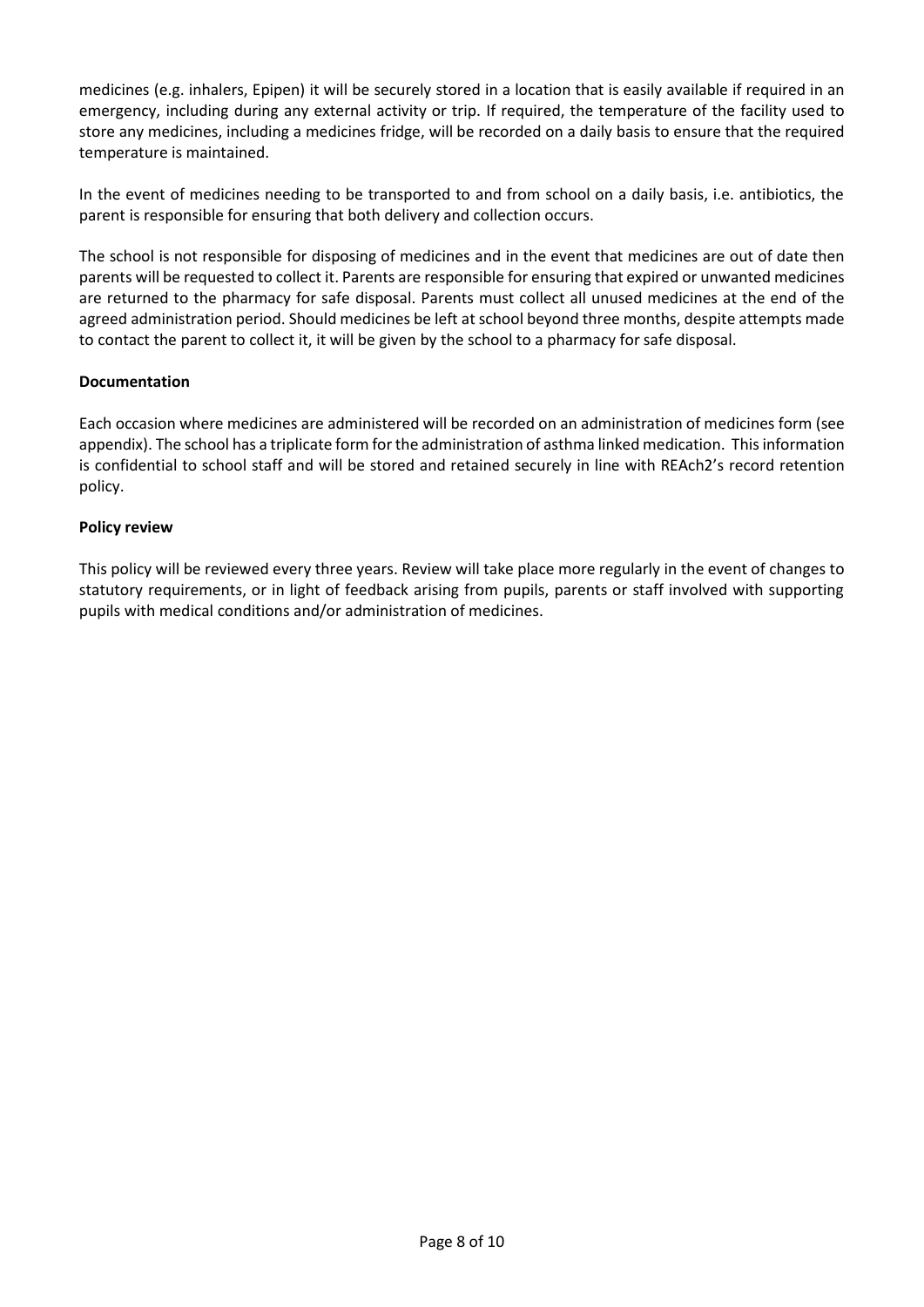#### **Appendix – parent agreement to administer medicines in the school setting**

| <b>Name of school</b>                                              |  |
|--------------------------------------------------------------------|--|
| Name of child                                                      |  |
| Date of birth                                                      |  |
| <b>Class</b>                                                       |  |
| <b>Medical condition or illness</b>                                |  |
| Name/type of medicine<br>(as described on the container)           |  |
| <b>Expiry date</b>                                                 |  |
| Dosage, method, frequency and<br>timing                            |  |
| Total amount given to school                                       |  |
| Special precautions or other<br>instructions                       |  |
| Are there any side effects that the<br>school needs to know about? |  |
| Self-administration - yes or no?                                   |  |
| Procedures to take in an emergency                                 |  |
| <b>Emergency contact name</b>                                      |  |
| Daytime telephone number                                           |  |
| <b>Relationship to child</b>                                       |  |

The above information is, to the best of my knowledge, accurate at the time of writing and I give consent to school staff to administer the above medicine(s) in accordance with the school policy. I will inform the school immediately, in writing, if there is any change in dosage or frequency of the medicine, or if the medicine is stopped.

Name: Name: Relationship to pupil: